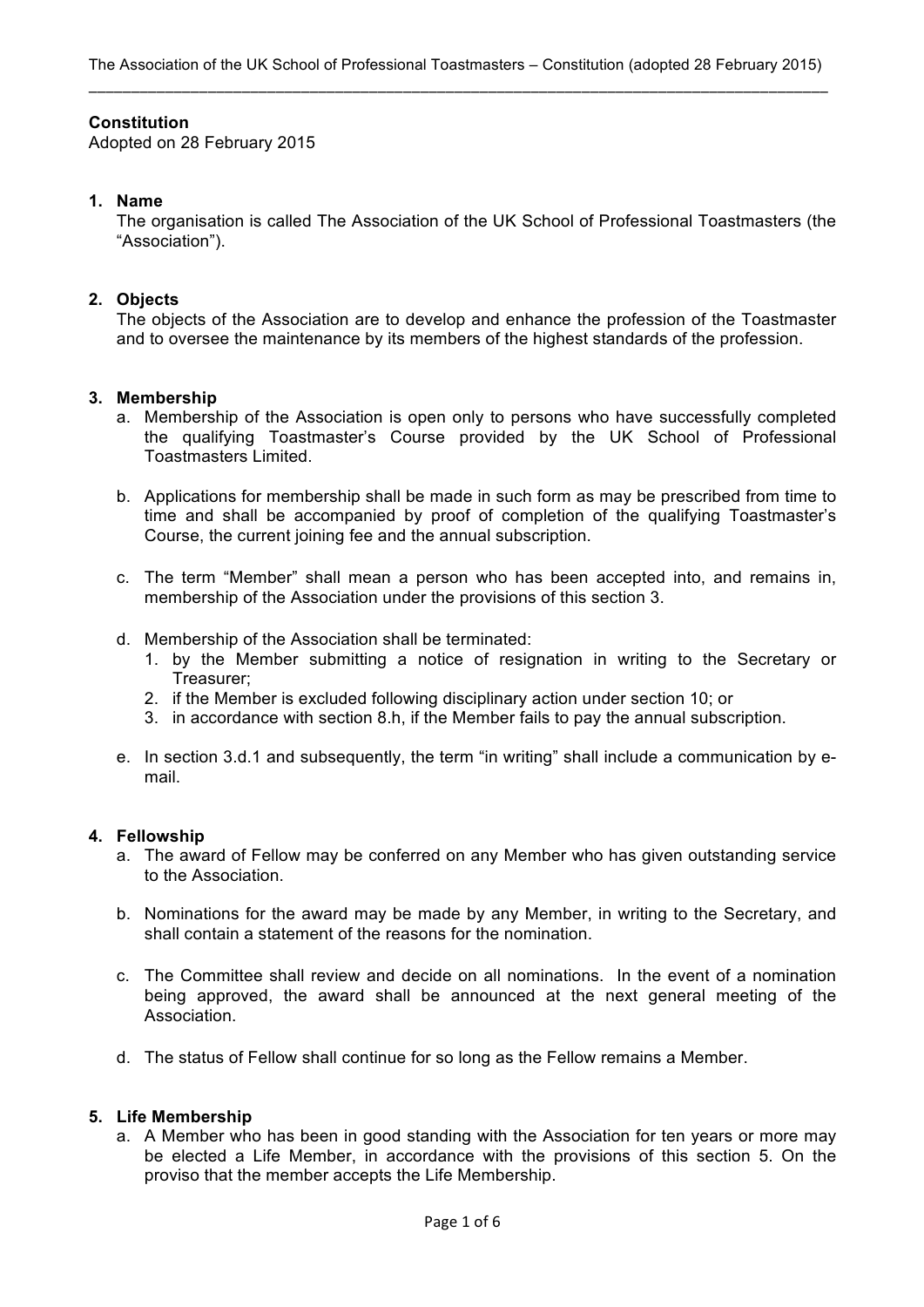- b. Election to Life Membership shall be on the recommendation of the Committee and by special resolution of the Members in general meeting.
- c. A Life Member shall not engage in the profession of Toastmaster for reward or remuneration in any form; but he or she may undertake unpaid Toastmaster assignments:
	- 1. for a charity or similar organisation; or
	- 2. in order to develop or enhance the profession of Toastmaster.
- d. A Life Member shall continue to have the benefits and responsibilities as a Member of the Association, except that he or she:
	- 1. may not be elected or co-opted on to the Committee or any sub-committee;
	- 2. may not propose any motion or resolution to be put to a meeting of the Association;
	- 3. may not vote at a meeting of the Association; and
	- 4. shall not be required to pay an annual subscription.

## **6. Management**

- a. The Association shall be managed by an Executive Committee (the "Committee") comprising:
	- 1. the following Officers
		- President
		- Senior Vice-president
		- Junior Vice-president
		- Immediate Past President
		- Secretary
		- Treasurer
	- 2. up to five Other Members, which may include members co-opted in accordance with section 6.h.
- b. The terms "Committee member(s)" and "member(s) of the Committee" shall mean the Officers and Other Members.
- c. Committee members shall serve from the date of their election, appointment or co-option to the close of the next succeeding annual general meeting of the Association, provided that the Secretary and Treasurer shall each remain in office for a second year without reelection.
- d. Appointments and elections to the Committee shall be made or held at the annual general meeting, as follows:
	- 1. the President shall, subject to section 6.e, be the Senior Vice-president of the preceding year;
	- 2. the Senior Vice-president shall, subject to section 6.e, be the Junior Vice-president of the preceding year;
	- 3. the Immediate Past President shall be the President of the preceding year;and
	- 4. the other Officers and the Other Members shall be elected, subject to the proviso in section 6.c.
- e. If either of the following conditions applies, the relevant section 6.d.1 or 6.d.2 shall not have effect and the respective presidential Office shall be subject to election under section 6.g:
	- 1. the relevant Vice-president is not available to progress to the next Office; or
	- 2. five or more Members object to the automatic progression, either at the annual general meeting or in writing prior to the meeting.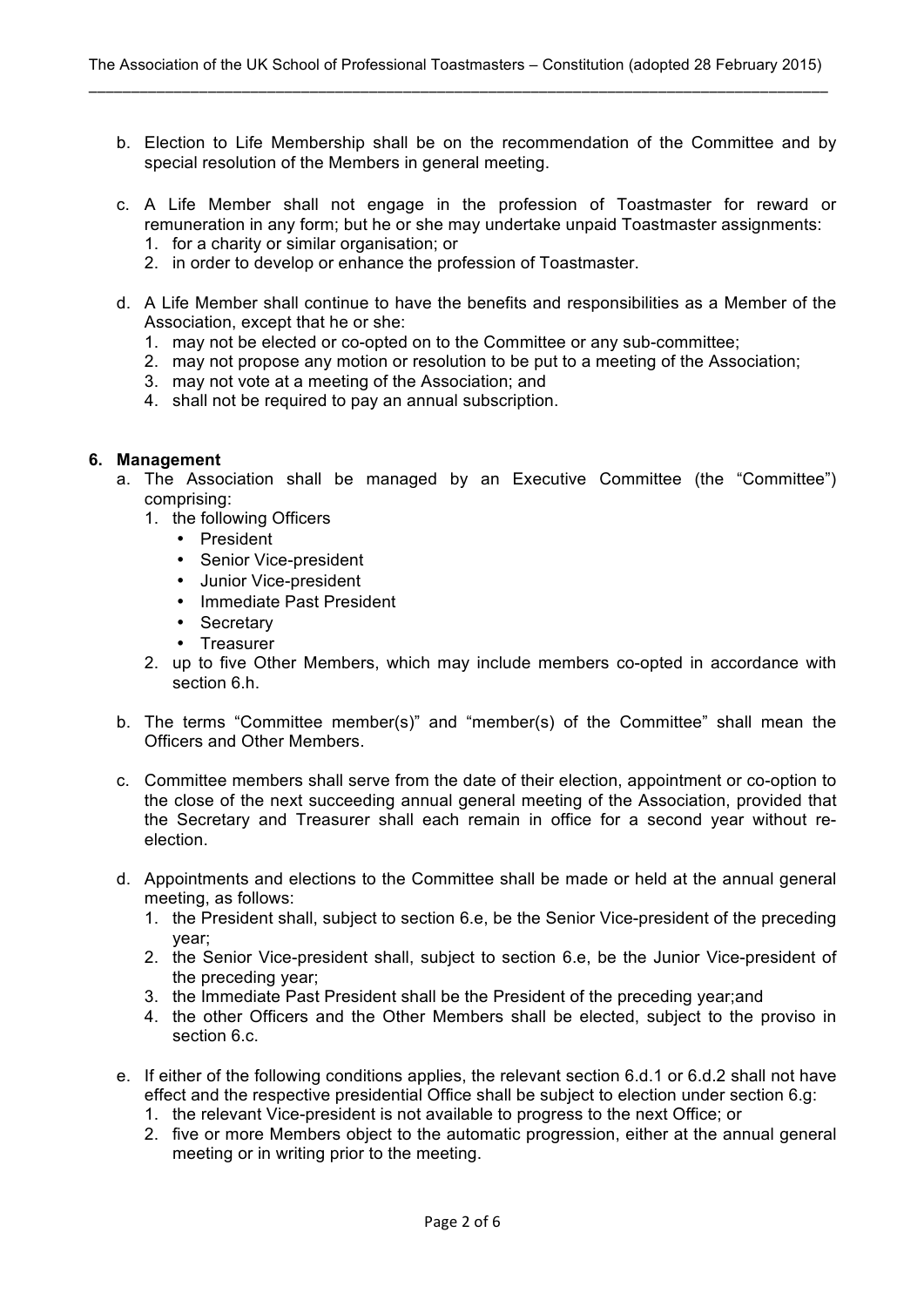- f. If the President of the preceding year is not available to act as Immediate Past President, a former President shall be so elected, or co-opted under section 6.h.
- g. Nominations for the elected members of the Committee shall be submitted to the Secretary not less than twenty-one days prior to the annual general meeting. If a majority of the Members present at the meeting agree by a show of hands, emergency nominations for the Committee may be made at the meeting. In the event of there being more than one nomination for an Office or more than five nominations for Other Members, there shall be appropriate ballots of the members present.
- h. If, at the conclusion of an annual general meeting, one or more Officers has not been appointed or elected or less than five Other Members have been elected:
	- 1. the Committee shall co-opt a Member to fill each vacant Office; and
	- 2. the Committee may co-opt a Member to fill each Other Member vacancy.
- i. A Committee member shall cease to be such if he/she:
	- 1. becomes incapable of managing or administering her/his own affairs;
	- 2. is absent from three consecutive Committee meetings without good cause or without the consent of the Committee; or
	- 3. tenders a written notice of resignation to the Secretary.
- j. If, at any time, a vacancy arises in the Committee, the provisions of sections 6.h.1 and 6.h.2 shall apply as appropriate.
- k. The Committee shall meet as required. The quorum shall be five, of whom one shall be the President, Senior Vice-president or Junior Vice-president. The chairman of the meeting shall be the senior Officer present.
- l. The following provisions shall apply to sub-committees of the Committee:
	- 1. At the adoption of this Constitution, there shall be
		- a Social Committee, chaired by the Senior Vice-president, together with other Members co-opted as necessary for any specific event;
		- an Audit Committee, comprising two Members whose duty will be to examine and certify the Association's financial statements prior to their presentation to the Members, and who shall be elected each year at the annual general meeting; and
		- a Marketing and Communications Committee, appointment to which will be at the discretion of the Committee.
	- 2. Membership of a sub-committee does not, of itself, constitute membership of the Committee.
	- 3. The Association may, by special resolution and without formal amendment to this Constitution, create new sub-committees for specific purposes or disband any existing or future sub-committee, except the Audit Committee.
- m. The Immediate Past President shall be the welfare officer for the Association.
- n. The Immediate Past President for the year shall, at the end of that year, not serve on the Committee, or a sub-committee, for a period of one year.

#### **7. General meetings**

a. An annual general meeting of the Association shall be held in the month of February or as soon thereafter as is practicable.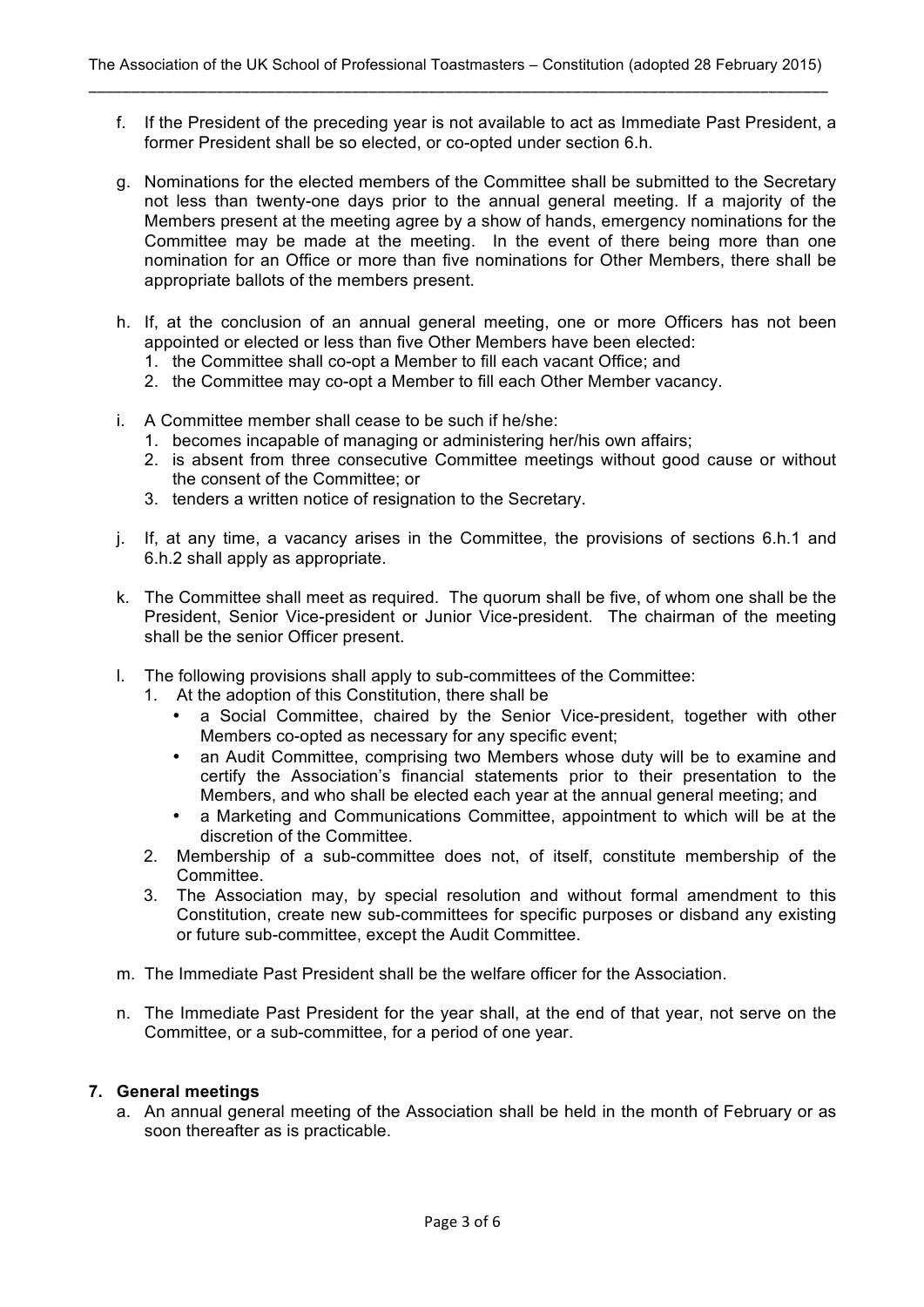- b. The location of the annual general meeting shall be determined by the Committee, after consultation with Members, and shall be varied in order to reflect the national character and membership of the Association.
- c. The business at the annual general meeting shall be to:
	- 1. receive reports from the Chairman, the Secretary and the Treasurer;
	- 2. receive the financial statements;
	- 3. elect the Committee and the Audit Committee for the ensuing year;
	- 4. consider any resolutions put before the meeting;
	- 5. discuss any other matters relevant to the Association, including any reports submitted by sub-committees.
- d. Extraordinary general meetings of the Association may be convened at any time by the Committee or on receipt of a written requisition by at least five Members.
- e. The quorum at any general meeting shall be ten Members, provided that at least one of the President, Senior Vice-president and Junior Vice-president shall be present. If a quorum is not present within fifteen minutes of the advertised start of the meeting, no business may be transacted other than a formal adjournment.
- f. The chairman at any general meeting shall be the senior Officer present.
- g. Meetings may take place by conference call, whereby every participant can hear, and be heard by, every other participant. The Committee may also authorise meetings to be held by teleconference or other internet media, provided that every Member then has, or has access to, the necessary equipment to enable each participant to communicate freely with every other participant.
- h. Any resolution put before a general meeting shall be an ordinary resolution unless a special resolution is required by any provision in this Constitution. An ordinary resolution shall be decided by a majority of the votes cast; in the event of an equality, the chairman shall have a second or casting vote. A special resolution shall be decided by not less than 75% of the votes cast.
- i. Any motion to be proposed for resolution, discussion or consideration at a general meeting shall be made in writing to the Secretary at least twenty-one days before the date or proposed date of the meeting. Motions to be proposed as resolutions shall be signed by not less than two Members.
- j. Resolutions put before a general meeting shall be only those set out in the agenda for the meeting except that, if 75% of the Members present and voting agree, a new or amended resolution may be introduced at the meeting.
- k. At general meetings, each Member shall have one vote. Votes shall be by a show of hands, unless the Committee resolves that the vote shall be by ballot of all Members. In that case the ballot paper shall be circulated with the agenda and shall be returned to the Secretary not less than seven days before the date of the meeting.
- l. Notices of general meetings shall be given in writing as follows:
	- 1. for the annual general meeting, not less than six months; provided that the agenda for that meeting may be issued not less than fourteen days prior to the meeting.
	- 2. for extraordinary general meetings, not less than fourteen days; provided that the notice shall incorporate the agenda for the meeting.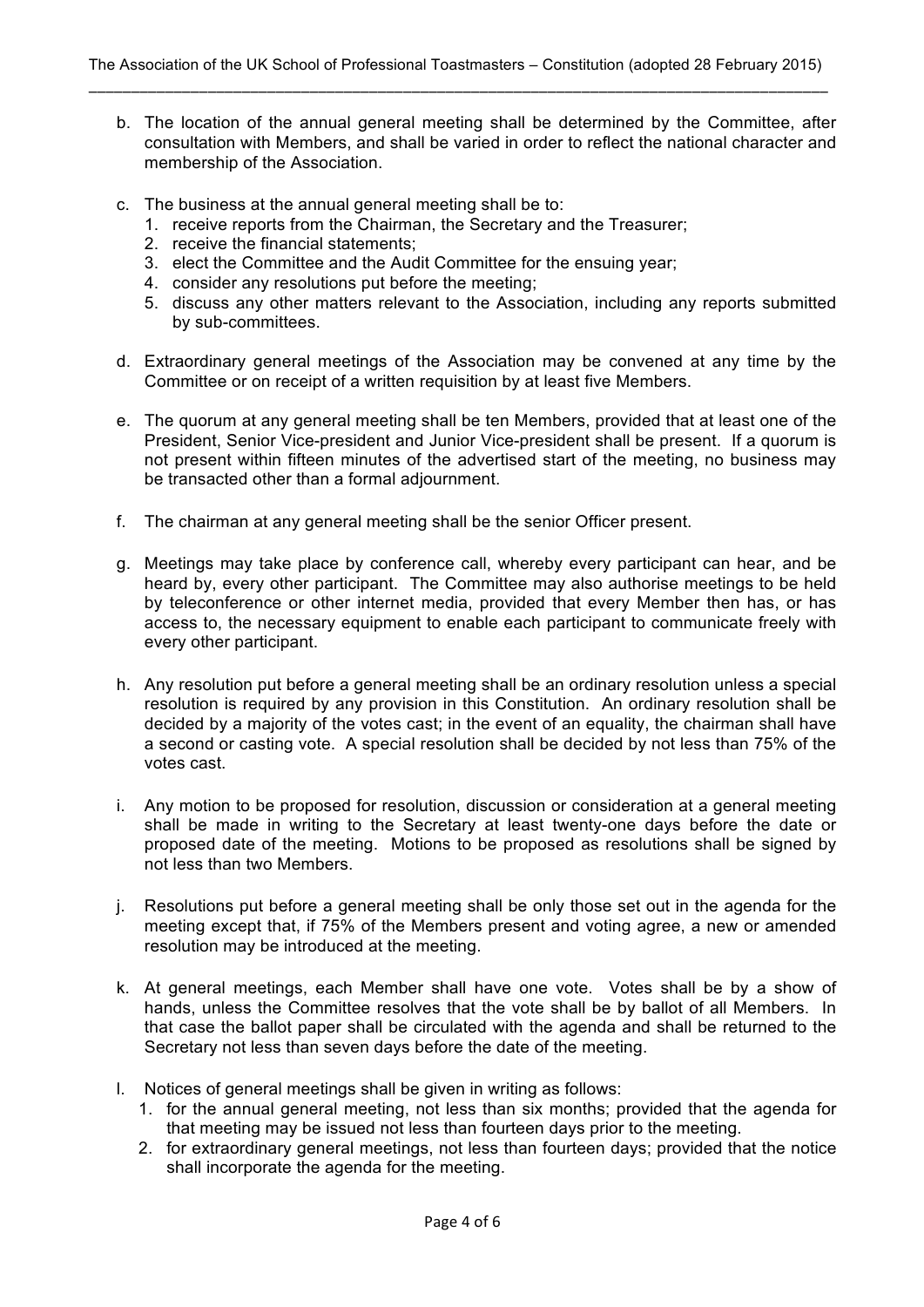#### **8. Finance**

- a. The financial year shall be the calendar year.
- b. The funds of the Association shall be deposited in one or more accounts with a UK authorised clearing bank.
- c. Cheques drawn on the accounts, and all other instructions relating to the accounts, shall be signed by two authorised signatories.
- d. Proper books of account and other financial records shall be maintained to enable the financial position of the Association to be determined at any time.
- e. Financial statements, comprising a receipts and payments summary and a statement of assets and liabilities, shall be laid before the annual general meeting and circulated to all Members within thirty days after the meeting.
- f. A new Member, or a Member rejoining after previously having resigned from the Association, shall pay a joining fee of such amount as shall be determined from time to time by the Committee.
- g. The Association may enter into an arrangement with the Toastmasters' General Council whereby Members may, at their option, subscribe to the public liability insurance policy organised by the Toastmasters' General Council. The premium for such insurance shall be paid by the Member to the Association with her/his annual subscription.
- h. The following provisions relate to annual subscriptions:
	- 1. the subscription year shall commence on 1 April in each year;
	- 2. the subscription for each subscription year shall be agreed by the Members at the immediately preceding annual general meeting, and shall be paid by no later than 31 May;
	- 3. a new Member joining after 30 September in any year shall pay one half of the subscription for that year;
	- 4. a Member who fails to pay the subscription for the year by 31 May shall be automatically excluded from membership of the Association; and
	- 5. the Secretary and the Treasurer shall not be required to pay a subscription while they hold their respective Offices.

# **9. Code of Ethics**

- a. The Code of Ethics, as presently published by the Association, shall be incorporated by reference into this Constitution.
- b. The Committee may from time to time amend the Code of Ethics in such manner as it sees fit. Such amendment(s) shall not require a special resolution under section 13, provided that any Member may require the amendment(s) to be brought before a general meeting under sections 7.i or 7.j.

# **10. Disciplinary**

a. A Member shall be liable to disciplinary action if he or she:

- 1. is the subject of a complaint in her/his capacity as a toastmaster;
- 2. fails to observe the Code of Ethics; or
- 3. is made bankrupt or enters into a compromise arrangement with her/his creditors.